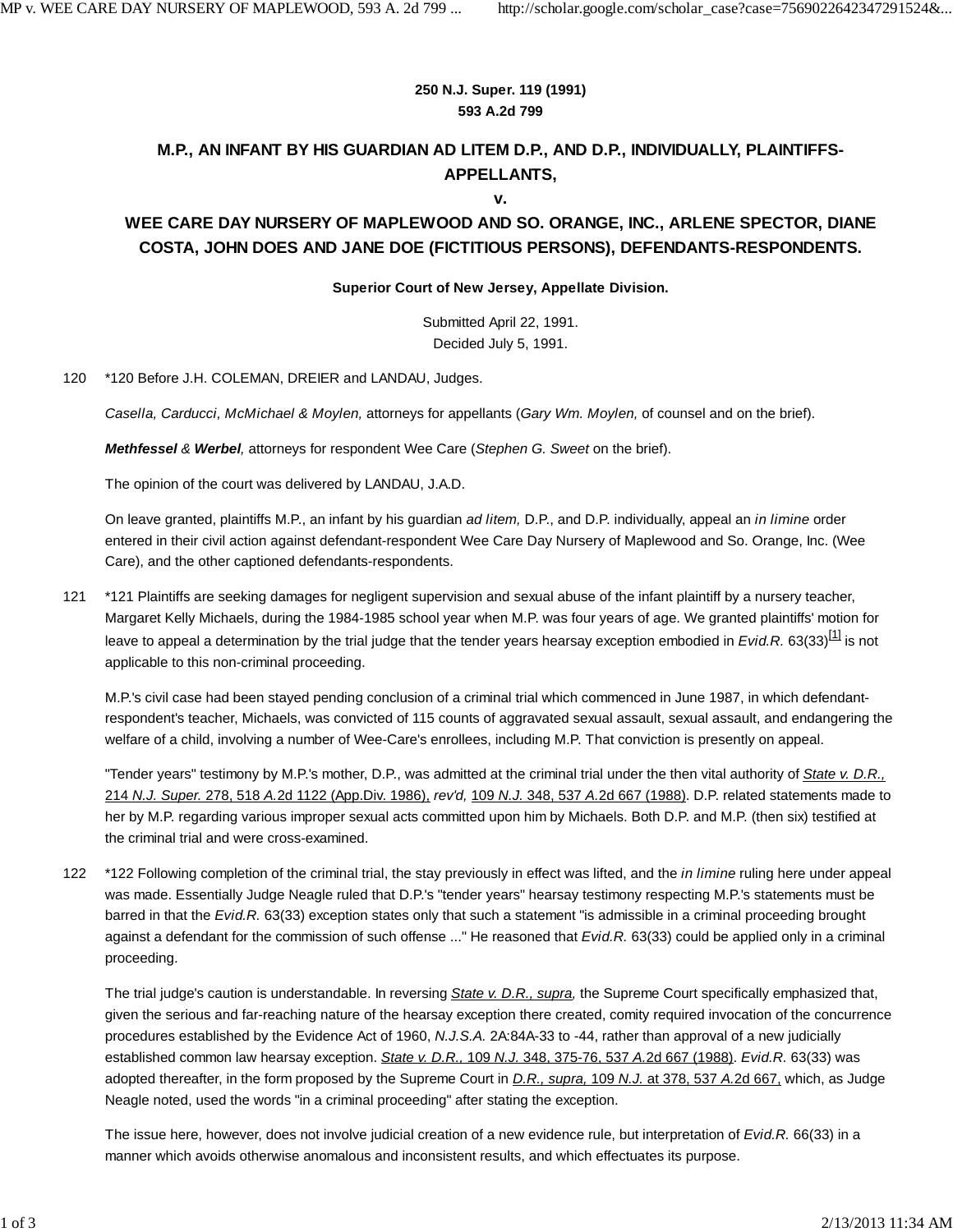No less than legislated statutes, rules of evidence must be interpreted to avoid injustice and to conform to the spirit and intention of the drafters. Where an incongruous and inconsistent result is achieved by adherence to the strict letter of a statute, the policy that is implied is as effective as that which is expressed. *Leitner v. Citizens Casaulty Co. of N.Y.,* 135 *N.J.L.* 608, 52 *A.*2d 687 (E. & A. 1947). *See also Clay v. East Orange,* 177 *N.J. Super.* 79, 424 *A.*2d 1199 (Law Div. 1980), *aff'd,* 181 *N.J. Super.* 40, 436

*A.*2d 553 (App.Div. 1981); *aff'd,* 91 *N.J.* 429, 452 *A.*2d 1323 (1982); *Glick v. Trustees of Free Public* \*123 *Library,* 2 *N.J.* 579, 67 *A.*2d 463 (1949). Such an exercise of a court's power of interpretation, however, is limited; when no ambiguities, inconsistencies or anomalies are presented by statutory language, a court should delve no further than an act's literal terms to divine legislative intent. *State v. Butler,* 89 *N.J.* 220, 226, 445 *A.*2d 399 (1982). 123

The question then is whether the limiting words "in a criminal proceeding" as used in *Evid.R.* 63(33) are so unambiguous and free of inconsistency as to require literal enforcement, or whether, in the present context, literal enforcement will lead to evidence results which are internally inconsistent and in contravention of the drafters' intent. We believe that the latter consequences are produced by the *in limine* order under review, and so reverse and remand.

We note first that under our Rules of Evidence, a defendant can be convicted on the strength of an admissible *Evid.R.* 63(33) statement, and that the conviction is then admissible in a civil matter to prove any essential fact. *Evid.R.* 63(20). If the conviction itself can be received in evidence in the civil matter as proof of a fact, we question an interpretation of *Evid.R.* 63(33) which would preclude use of the very statement upon which that conviction was based.

If *Evid.R.* 63(33) were to be so construed, one who assaulted a child could be jailed based upon the child's statement, but the child denied compensatory damages for want of proof. If a father was convicted of raping his daughter, her custody pending appeal, a civil issue, might have to be determined without use of her statement to another admissible only in the criminal case. We doubt that such incongruous results were intended in drafting *Evid.R.* 63(33).

Moreover, it must be recognized that the tort action here brought by appellants seeks damages principally related to the alleged direct and forcible actions of the nursery teacher, Michaels. The roots of such an action are historically intertwined with those of the criminal prosecution itself:

124 \*124 No one could bring an action in the King's common law courts without the King's writ....

The action of trespass, which first emerged in the thirteenth century, had a basic criminal character. It was directed at serious and forcible breaches of the King's peace, and it was upon this basis that the royal courts assumed jurisdiction over the wrong. They were concerned primarily with punishment of the crime; when convicted of trespass, the defendant was fined, and was subject to imprisonment if the fine was not paid. It was in connection with this criminal proceeding that damages first came to be awarded incidentally to the injured plaintiff.

Prosser and Keeton, *Torts* § 6, at 29 (5th ed. 1984).

In modern law, the notion of punishment for a wrongdoer's intentional or purposeful assaultive conduct remains a common link between the criminal prosecution and the tort remedy for what was historically remedied by an action in trespass.<sup>[2]</sup>

Thus, there is no objective apparent to us which might support the drafters' intention to prefer an interpretation of *Evid.R.* 63(33) which permits use of the tender years' statement only in criminal prosecutions, which ordinarily afford the greatest protection to defendants,<sup>[3]</sup> while barring such use in civil suits to vindicate the same public interest. Absent such recognizable objective, and in recognition of the anomalous results detailed above, we hold that *Evid.R.* 63(33) should not have been given so restrictive an interpretation on the facts and pleadings of this case. It should be read as if it stated, "... in a criminal *or related* proceeding...."

\*125 We remand for the trial court to consider admissibility of the statements in question in accordance with the remaining tests in *Evid.R.* 63(33). In so doing, however, we commend to the attention of the trial judge and counsel recent evidence committee activity which will, in all likelihood, lead to adoption of newly codified rules of evidence in the near future. It may reasonably be expected that the anomalous language of present *Evid.R.* 63(33) will be there addressed. In this regard, it will be prudent to monitor traditional bench and bar notice publications for information as to the status and content of proposed evidence rule revisions. 125

Reversed and remanded.